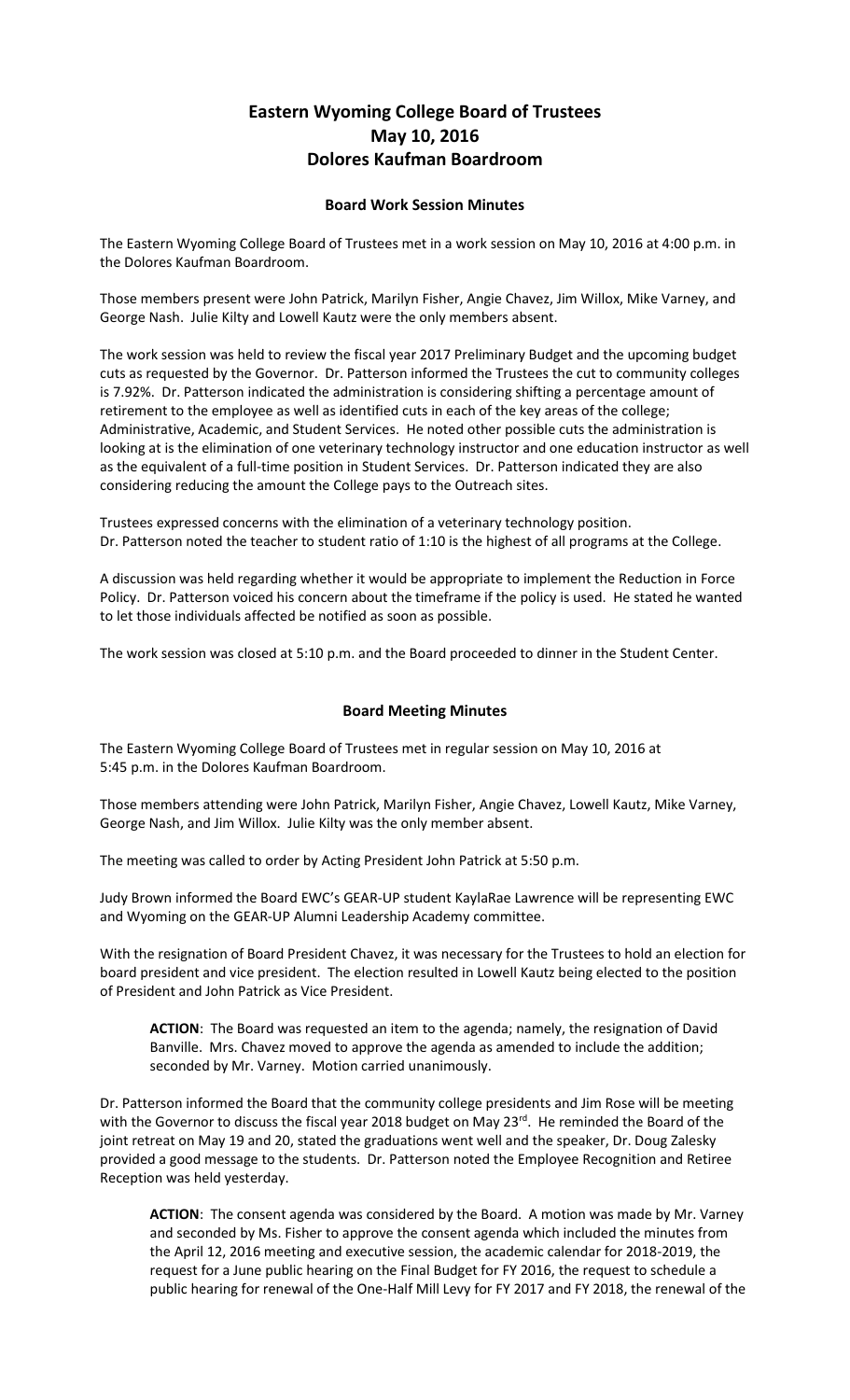Goshen Community Theatre agreement, the lease agreement between EWC and the EWC Foundation for the Nighswonger property, the bid for the Fan Coil Renovation Project from Valley Plumbing & Heating in the amount of \$59,556, and the resignations of Josh McDaniels and Larry Curtis. Motion carried unanimously.

**ACTION**: The Board was requested to approve the certification of uncollectible debts in the amount of \$4,439.42. The uncollectible debt comprises bankruptcy and deceased student discharges. Ms. Fisher moved to approve the certification of uncollectible debt totaling \$4,439.42, as presented. Mrs. Chavez seconded and the motion was unanimously passed.

**ACTION**: Mr. Laher presented the financial report and Mr. Jarvis provided the Board with an update of the construction projects. Mr. Varney moved to approve the financial report, as presented; Mrs. Chavez seconded. Motion carried unanimously.

**ACTION**: The Trustees were presented with the fiscal year 2017 Preliminary Budget. As there is no statutory requirement for the Board of Trustees to approve the Preliminary Budget, the Board merely acknowledged receipt of the Budget and continued their discussions.

**ACTION**: Mr. Meyer requested the Board approve the appointment of Christine Chesser to the position of Lead Cosmetology Instructor. Ms. Chesser will also serve as the Department Head. Mrs. Chavez moved to approve the appointment of Christine Chesser to the position of Lead Cosmetology Instructor, as presented. Mr. Patrick seconded and the motion was unanimously approved.

**ACTION**: In addition, Mr. Meyer requested approval of Jeremy Christensen for the Communications Instructor and Speech and Debate Coach position. Mr. Varney moved and Ms. Fisher seconded the motion to approve the appointment of Jeremy Christensen to the position of Communications Instructor and Speech and Debate Coach, as presented. Motion carried unanimously.

**ACTION**: The Board was informed the selection committee recommended the appointment of Margaret Farley to the position of Associate Vice President for Converse County. A motion was made by Trustee Fisher to approve the appointment of Margaret Farley to the position of Associate Vice President for Converse County. Mr. Varney seconded and the motion was unanimously passed.

**ACTION**: Mr. Meyer requested the Board approve Roger Humphrey for the Associate Vice President for Outreach position. Mr. Varney moved to approve the appointment of Roger Humphrey to the position of Associate Vice President for Outreach; as presented. Ms. Fisher seconded and the motion passed unanimously.

ACTION: The Board was informed EWC has been exploring the possibility of receiving \$1.5 million through a 50/50 matching grant from the U.S. Economic Development Administration (EDA). The grant will help finance the construction of the proposed ATEC facility. A preapplication was submitted in April, which was approved by the EDA, and EWC was invited to be an applicant for the full grant application. EWC looks to complete the full application by June 1. The grant will match completed private fundraising and bond proceeds designated towards ATEC. Mr. Hansen noted the preliminary application was developed collaboratively with EWC Ag faculty and community advisors. Mr. Patrick moved to approve the submission of the Ag Facility construction grant, as presented. Seconded by Mrs. Chavez and carried unanimously.

**ACTION**: The Board was informed David Banville, EWC Instructional Technology Specialist had submitted his resignation effective June 2, 2016. Mr. Patrick moved and Mr. Varney seconded the motion to approve the resignation of David Banville effective June 2, 2016, as presented. Motion carried unanimously.

**ACTION**: The Board was requested to consider holding a special meeting on May 31, 2016 to take action on various personnel appointments. It was noted discussions of the budget may also be needed. Mr. Patrick moved to hold a special board meeting on May 31, at 5:00 p.m.; second by Mr. Varney. Motion carried unanimously.

Updates were presented by the offices of Student Services, Academic Services, College Relations, Faculty Senate, Institutional development, and Staff Alliance.